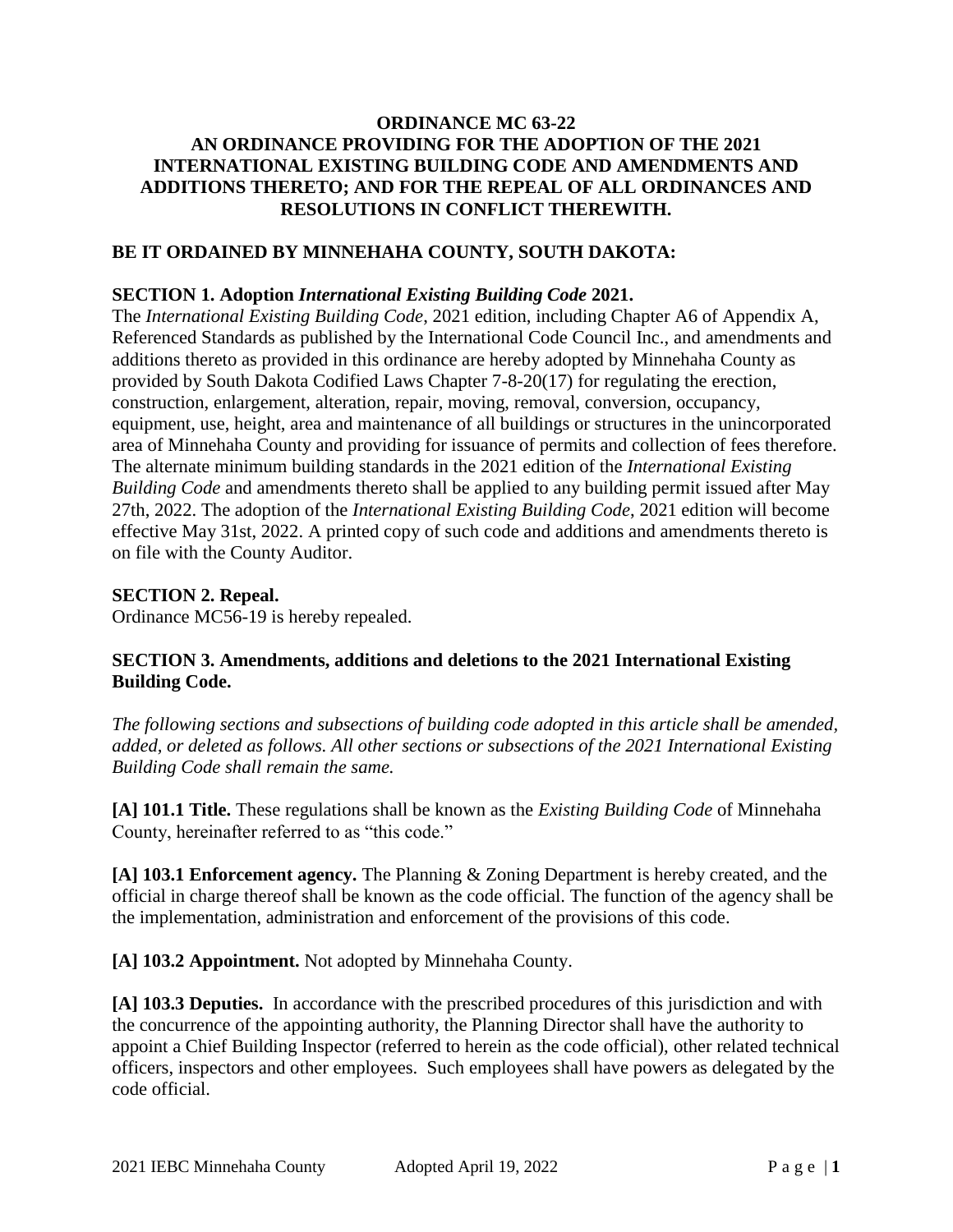**[A] 104.8 Liability.** The *code official*, member of the board of appeals, or employee charged with the enforcement of this code, while acting for the jurisdiction in good faith and without malice in the discharge of the duties required by this code or other pertinent law or ordinance, shall not thereby be rendered civilly or criminally liable personally and is hereby relieved from personal liability for any damage accruing to persons or property as a result of any act or by reason of an act or omission in the discharge of official duties.

This code shall not be construed to relieve from or lessen the responsibility of any person owning, operating, or controlling any building or structure for any damages to persons or property caused by defects, nor shall the code enforcement agency or the County be held as assuming any such liability by reason of the inspection authorized by this code or any permits or certificates issued under this code.

**[A] 104.8.1 Legal defense.** Any suit or criminal complaint instituted against an officer or employee because of an act performed by that officer or employee in the lawful discharge of duties and under the provisions of this code shall be afforded all the protection provided by the County's liability insurance pool and immunities and defenses provided by other applicable state and federal laws and shall be defended by legal representatives of the jurisdiction until the final termination of the proceedings. The code official or any subordinate shall not be liable for cost in any action, suit, or proceeding that is instituted in pursuance of the provisions of this code.

**[A] 104.10.1 Flood hazard areas.** For existing buildings located in flood hazard areas for which repairs, alterations and additions constitute substantial improvement, the code official shall not grant modifications to provisions related to flood resistance as established by the 2017 Revised Floodplain Management Ordinance for Minnehaha County.

**[A] 104.11 Alternative materials, design and methods of construction, and equipment.** The provisions of this code are not intended to prevent the installation of any material or to prohibit any design or method of construction not specifically prescribed by this code, provided that any such alternative has been approved. An alternative material, design, or method of construction shall be approved where the code official finds that the proposed design is satisfactory and complies with the intent of the provisions of this code, and that the material, method, or work offered is, for the purpose intended, not less than the equivalent of that prescribed in this code in quality, strength, effectiveness, fire resistance, durability and safety.

**[A] 105.1 Required.** Any owner or owner's authorized agent who intends to repair, add to, alter, relocate, demolish, or change the occupancy of a building or to repair, install, add, alter, remove, convert, or replace any electrical, gas, mechanical, or plumbing system, the installation of which is regulated by this code, or to cause any such work to be performed, shall first make application to the code official and obtain the required permit. The code official or Planning Director may exempt permits for minor work.

**[A] 105.1.1 Annual permit.** Not adopted by Minnehaha County.

**[A] 105.1.2 Annual permit records.** Not adopted by Minnehaha County.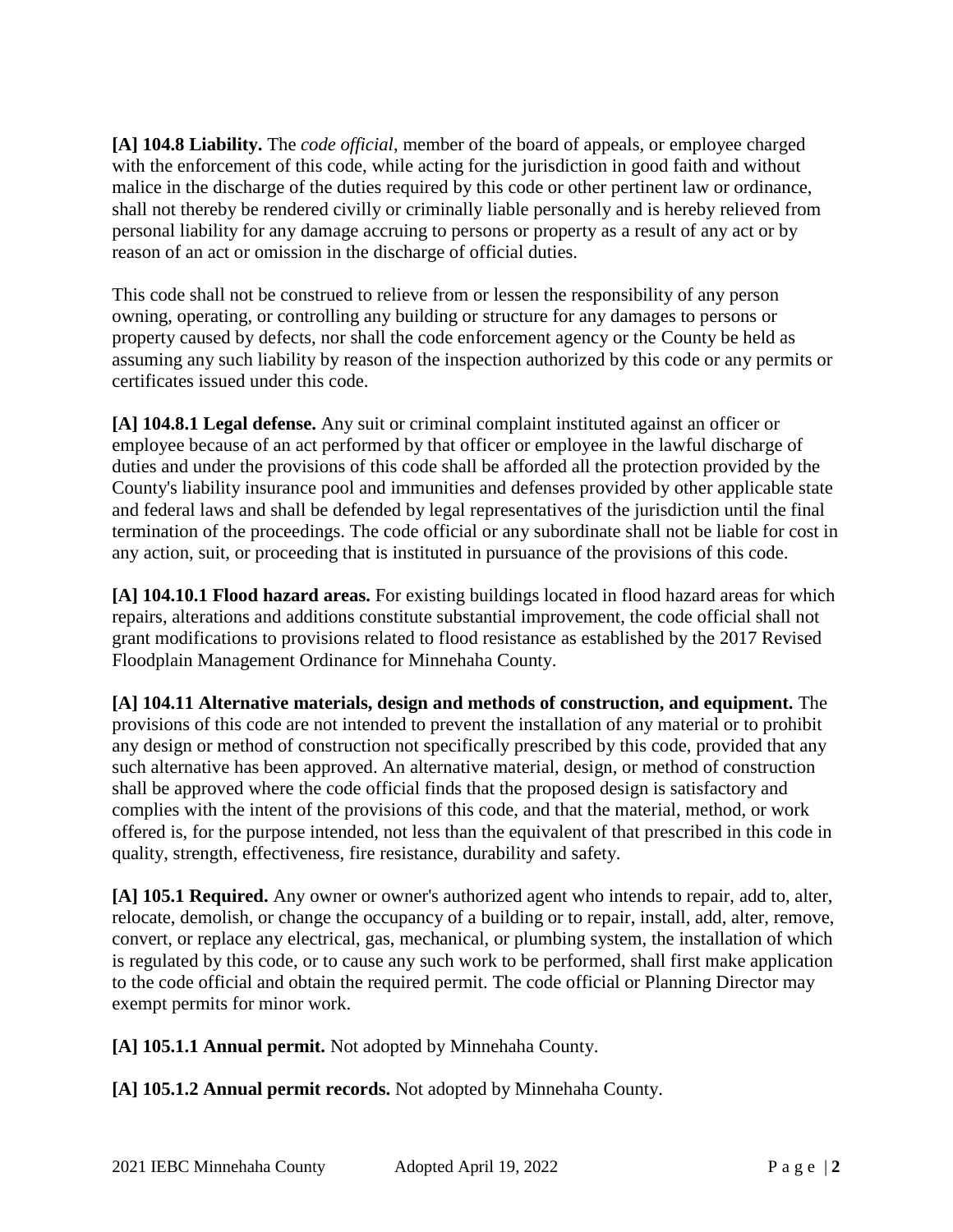**[A] 108.4 Work commencing before permit issuance.** Any person who commences any work before obtaining the necessary permits shall be subject to a fee equal to the required permit fee. The building official may apply said fee for each week the required permit is not obtained. Such fees are in addition to the required permit fees. Legal and/or civil proceedings may also be commenced.

**108.7 Delinquent accounts.** The Planning Department may refuse to issue permits or conduct inspections for any person or business whose account is delinquent.

**[A] 109.3.1 Footing or foundation inspection.** Footing and foundation inspections shall be made after excavations for footings are complete and any required reinforcing steel is in place. If an inspection is required for concrete foundations, any required forms shall be in place prior to inspection. Materials for the foundation shall be on the job, except where concrete is readymixed in accordance with ASTM C 94, the concrete need not be on the job.

**[A] 110.2 Certificate issued.** After the code official inspects the building and does not find violations of the provisions of this code or other laws that are enforced by Building Services, the code official may issue a certificate of occupancy that shall contain the following relevant information:

- 1. The building permit number.
- 2. The address of the structure.
- 3. A statement that the described portion of the structure has been inspected for compliance with the requirements of this code for the occupancy and division of occupancy and the use for which the proposed occupancy is classified.
- 4. The name of the code official.
- 5. The edition of the code under which the permit was issued.
- 6. The use and occupancy in accordance with the provisions of the International Building Code.
- 7. The type of construction as defined in the International Building Code.
- 8. The design occupant load in assembly occupancies only.
- 9. Where an automatic sprinkler system is provided, and whether an automatic sprinkler system is required.
- 10. Any special stipulations and conditions of the building permit.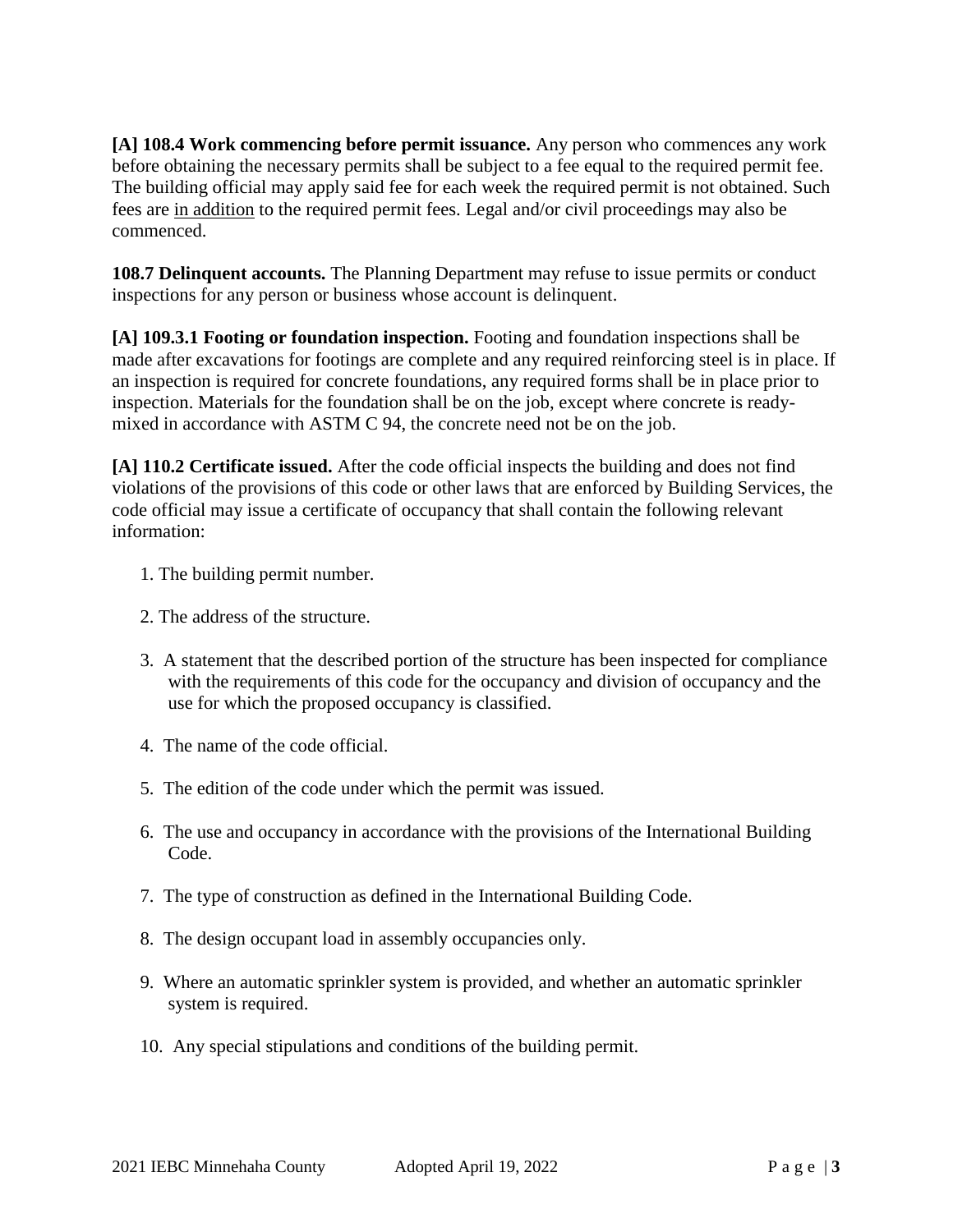**[A] 112.1 General.** In order to hear and decide appeals of orders, decisions or determinations made by the code official relative to the application and interpretation of this code there shall be and is hereby created a board of appeals consisting of the members of the Minnehaha County Planning Commission. The Planning Commission acting as the board of appeals may call upon experts in the field of architecture, engineering and construction before making a decision on any appeal coming before them. The board of appeals shall be appointed by the Minnehaha County Board of County Commissioners and shall hold office at its pleasure. The board shall render all decisions and findings in writing to the appellant with a duplicate copy to the code official.

**[A] 113.3 Prosecution of violation.** If the notice of violation is not complied with promptly, the code official is authorized to request the legal counsel of the jurisdiction to deem the violation as a strict liability offense and institute the appropriate proceeding at law or in equity to restrain, correct, or abate such violation or to require the removal or termination of the unlawful occupancy of the building or structure in violation of the provisions of this code or of the order or direction made pursuant thereto.

Section 202—**GENERAL DEFINITIONS**. Add the following definition:

**STRICT LIABILITY OFFENSE.** An offense, in which the prosecution in a legal proceeding, is not required to prove criminal intent as a part of its case. It is enough to prove that the defendant either did an act which was prohibited, or failed to do an act which the defendant was legally required to do.

**302.3 Additional codes.** Alterations, repairs, additions and changes of occupancy to, or relocation of, existing buildings and structures shall comply with the provisions for alterations, repairs, additions and changes of occupancy or relocation, respectively, in this code and the International Energy Conservation Code, International Fire Code, International Fuel Gas Code, International Mechanical Code, Uniform Plumbing Code, International Property Maintenance Code, International Residential Code, and NFPA 70 as adopted by the State of South Dakota. Where provisions of the other codes conflict with provisions of this code, the provisions of this code shall take precedence.

**Section 303 Storm Shelters.** Not adopted by Minnehaha County.

**406.1 Material.** Existing electrical wiring and equipment undergoing repair shall be allowed to be repaired or replaced with like material. Minor additions, alterations, and repairs to existing electrical systems or equipment may be installed in accordance with the law in effect at the time the original installation was made, when approved by the electrical inspector.

**406.1.4 Health care facilities.** Portions of electrical systems being repaired in Group I-2, ambulatory care facilities and outpatient clinics shall comply with NFPA 99 requirements for repairs and Article 517 of NFPA 70.

**406.1.6 New electrical service entrances in existing single-family and multiple-family dwellings.** When adding a new service entrance with increased amperage, the existing electrical system shall, at a minimum, comply with the following: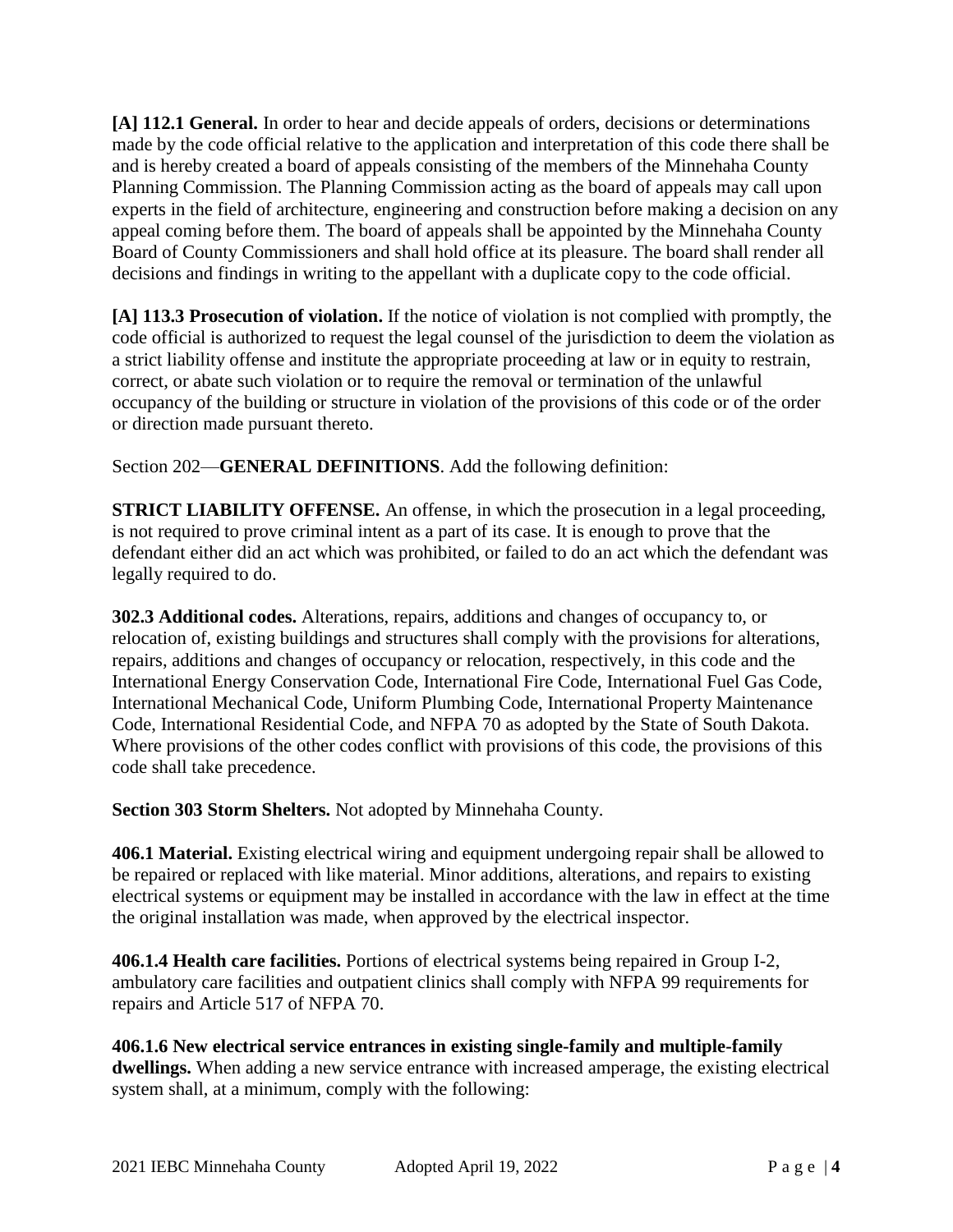- 1. Kitchens. Each kitchen shall have a minimum of one 20-ampere circuit serving a countertop receptacle and a grounded receptacle serving a refrigerator.
- 2. Overcurrent device location. Each occupant shall have access to his branch circuit overcurrent devices without going outdoors or through another occupancy.
- 3. Habitable areas. All habitable areas, other than closets, kitchens, basements, garages, hallways, laundry areas, utility areas, storage areas, and bathrooms, shall have a minimum of two duplex receptacle outlets, or one duplex receptacle outlet and one ceiling or wall-type lighting outlet.
- 4. Minimum lighting outlets. At least one lighting fixture shall be provided in every habitable room, bathroom, hallway, stairway, attached garage, and detached garage with electrical power, in utility rooms and basements where such spaces are used for storage or contain equipment requiring service, and to illuminate outdoor entrances and exits. A switched receptacle is allowed in lieu of a lighting fixture in habitable rooms only.
- 5. Ground fault circuit interrupters. Ground fault circuit interrupter protection shall be provided for all receptacles in bathrooms, above kitchen counters, attached and detached garages provided with power, at readily accessible receptacles within 6 feet of sinks, basements, and at outdoor locations. The exceptions of the National Electrical Code 210.8(A) 3 and 5 shall apply.
- 6. Laundries. Each laundry shall be provided with at least one separate 20-ampere circuit.
- 7. Heat sources. The primary heat source shall be provided with a separate circuit.
- 8. Exposed wiring methods. All exposed wiring methods shall be installed in accordance with the applicable National Electrical Code article.
- 9. Bathrooms. Each bathroom shall have one receptacle outlet located within 3 feet of the basin. Any bathroom receptacle outlet shall have ground fault circuit interrupter protection.
- 10. Emergency disconnect. An emergency disconnect shall be provided as required in Section 230.85 of the National Electric Code for one- and two family dwelling units and townhomes.

**408.1 Materials.** Plumbing materials and supplies shall not be used for repairs that are prohibited in the Uniform Plumbing Code.

**702.6 Materials and methods.** New work shall comply with the materials and methods requirements in the International Building Code, International Residential Code, International Energy Conservation Code, International Mechanical Code, International Fuel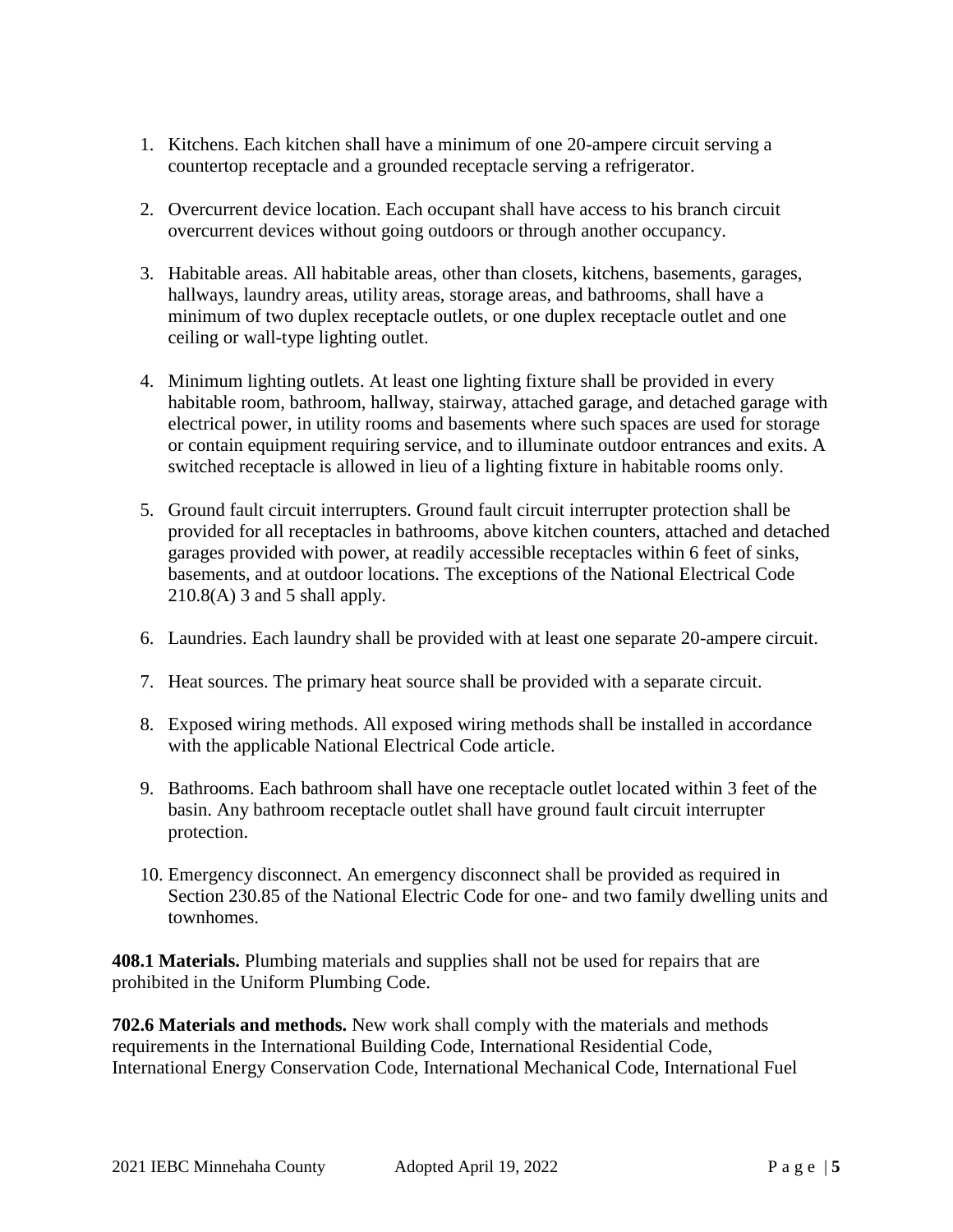Gas Code, NFPA 70, and the Uniform Plumbing Code, as applicable, that specify material standards, detail of installation and connection, joints, penetrations, and continuity of any element, component, or system in the building.

**[M] 702.6.2 International Mechanical Code.** The following sections of the International Mechanical Code shall constitute the mechanical materials and methods requirements for Level 1 alterations:

- 1. All of Chapter 3, entitled "General Regulations," except Sections 303.7 and 306.
- 2. All of Chapter 8, entitled "Chimneys and Vents."
- 3. All of Chapter 9, entitled "Specific Appliances."

**[R] 702.6.3 International Residential Code.** The following sections of Part V—Mechanical of the International Residential Code shall constitute the residential mechanical and fuel gas materials and methods requirements for Level 1 alterations:

- 1. All of Chapter 13, entitled "General Mechanical System Requirements," except Section M<sub>1305</sub>.
- 2. All of Chapter 18, entitled "Chimneys and Vents."
- 3. All of Section G2412 entitled "General" and G2413 entitled "Pipe Sizing" except Sections 2412.8 and G2413.3.
	- 3.1 Sections G2412 and G2413 shall apply where the work being performed increases the load on the system such that the existing pipe does not meet the size required by code. Existing systems that are modified shall not require resizing as long as the load on the system is not increased and the system length is not increased even if the altered system does not meet code minimums.
- 4. All of Sections G2431 through G2454 governing the appliances and equipment specifically identified therein.

**805.3.1.2.1 Fire escape access and details.** Fire escapes shall comply with all of the following requirements:

- 1. Occupants shall have unobstructed access to the fire escape without having to pass through a room subject to locking.
- 2. Access to a new fire escape shall be through a door, except that windows shall be permitted to provide access from single dwelling units or sleeping units in Group R-1, R-2, and I-1 occupancies or to provide access from spaces having a maximum occupant load of 10 in other occupancy classifications.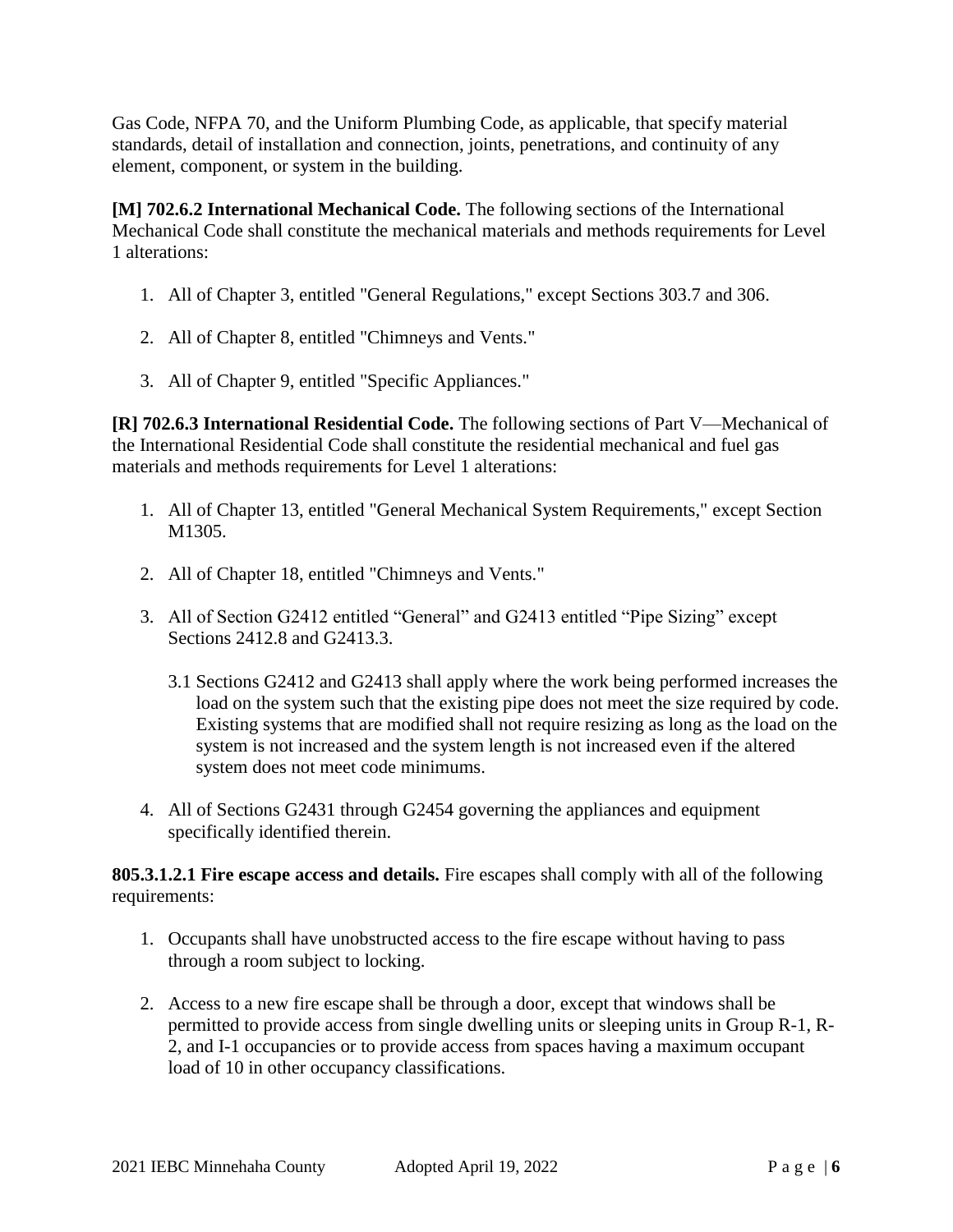- 2.1. The window shall have a minimum net clear opening of 5 square feet (0.46 m2)
- 2.2. The minimum net clear opening height shall be 24 inches (610 mm) and net clear opening width shall be 20 inches (508 mm).
- 2.3. The bottom of the clear opening shall not be greater than 48 inches (1118 mm) above the floor.
- 2.4. The operation of the window shall comply with the operational constraints of the International Building Code.
- 3. Newly constructed fire escapes shall be permitted only where exterior stairways cannot be utilized because of lot lines limiting the stairway size or because of the sidewalks, alleys, or roads at grade level.
- 4. Openings within 10 feet (3,048 mm) of fire escape stairways shall be protected by fire assemblies having minimum 3/4-hour fire resistance ratings. **Exception:** Opening protection shall not be required in buildings equipped throughout with an approved automatic sprinkler system.
- 5. In all buildings of Group E occupancy, up to and including the 12th grade, buildings of Group I occupancy, rooming houses and childcare centers, ladders of any type are prohibited on fire escapes used as a required means of egress.

**1009.1 Increased demand.** Where the occupancy of an existing building or part of an existing building is changed such that the new occupancy is subject to increased or different plumbing fixture requirements or to increased water supply requirements in accordance with the Uniform Plumbing Code, the new occupancy shall comply with the intent of the respective Uniform Plumbing Code provisions.

**Exception:** Only where the occupant load of the story is increased by more than 20 percent, plumbing fixtures for the story shall be provided in quantities specified in the International Building Code based on the increased occupant load.

**1009.2 Food-handling occupancies.** If the new occupancy is a food-handling establishment, all existing sanitary waste lines above the food or drink preparation or storage areas shall be panned or otherwise protected to prevent leaking pipes or condensation on pipes from contaminating food or drink. New drainage lines shall not be installed above such areas and shall be protected in accordance with the Uniform Plumbing Code.

**109.3 Interceptor required.** If the new occupancy will produce grease or oil-laden wastes, interceptors shall be provided as required in the Uniform Plumbing Code.

**1009.5 Group I-2.** If the occupancy group is changed to Group I-2, the plumbing system shall comply with the applicable requirements of the Uniform Plumbing Code.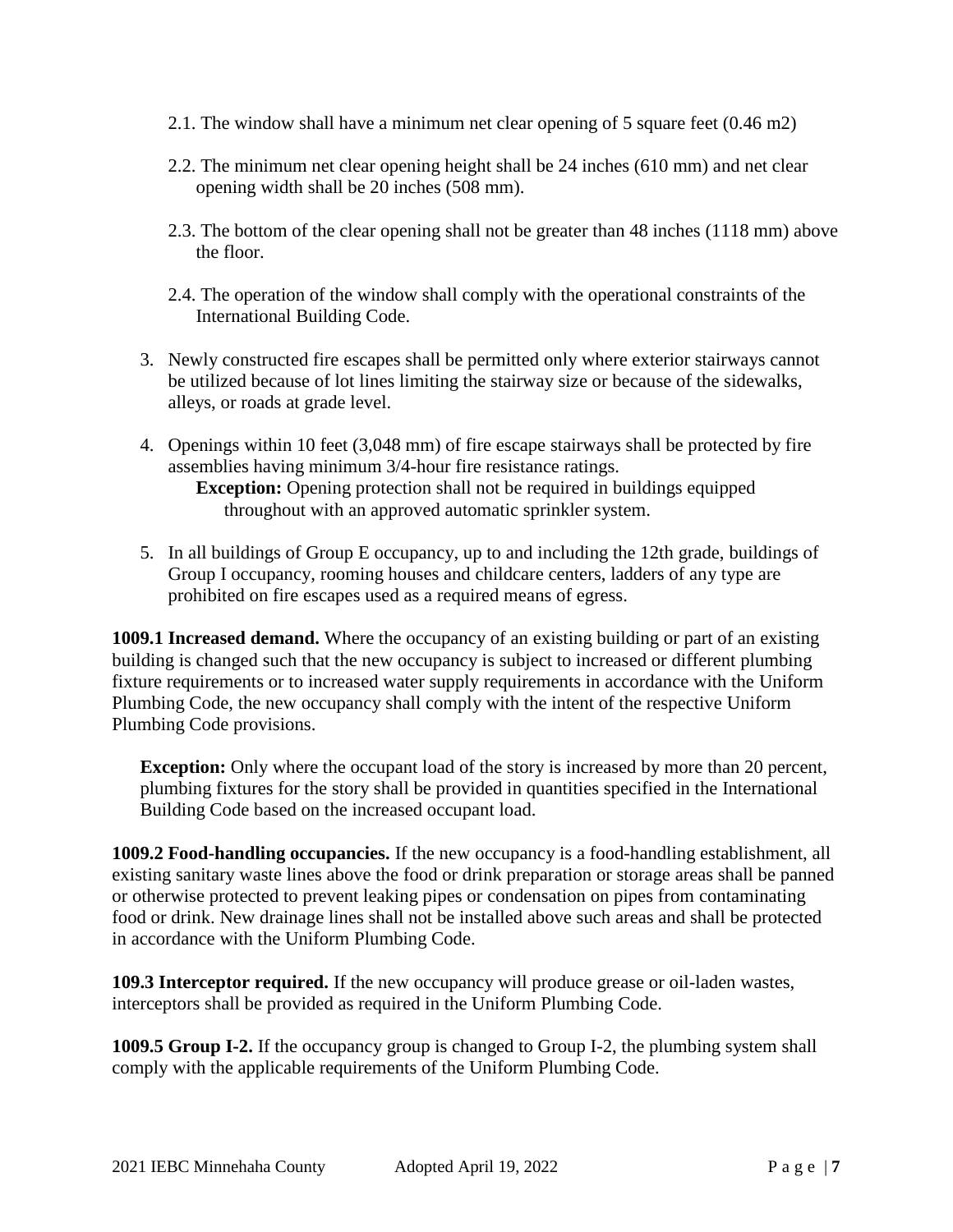| <b>TABLE 1011.5</b><br><b>MEANS OF EGRESS HAZARD CATEGORIES</b> |                                         |  |
|-----------------------------------------------------------------|-----------------------------------------|--|
| <b>Relative Hazard</b>                                          | <b>Occupancy Classifications</b>        |  |
| 1 (highest Hazard)                                              | $H; I-2; I-3; I-4$                      |  |
|                                                                 | I-1; R-1; R-2; R-4, Condition 2         |  |
|                                                                 | A; E; M; R 4, Condition 1               |  |
|                                                                 | B; F-1; R-3; R-4, Condition 1; S-1; R-3 |  |
| 5 (Lowest Hazard)                                               | $F-2$ ; S-2; U                          |  |

**1011.5.6 Existing emergency escape and rescue openings.** Where a change of occupancy would require an emergency escape and rescue opening in accordance with Section 1031 of the International Building Code, operable windows serving as the emergency escape and rescue opening shall comply with the following:

- 1. An existing operable window shall provide a minimum net clear opening of 4 square feet (0.38 m2) with a minimum net clear opening height of 22 inches (559 mm) and a minimum net clear opening width of 20 inches (508 mm) provided the operable window has a sill height of not more than 48 inches (1,219 mm) above the floor.
- 2. A replacement window where such window complies with both of the following:
	- 2.1. The replacement window meets the size requirements in Item 1.
	- 2.2. The replacement window is the manufacturer's largest standard size window that will fit within the existing frame or existing rough opening. The replacement window shall be permitted to be of the same operating style as the existing window or a style that provides for an equal or greater window opening area than the existing window.

| <b>TABLE 1011.6</b><br><b>HEIGHTS AND AREAS HAZARD CATEGORIES</b> |                                            |  |
|-------------------------------------------------------------------|--------------------------------------------|--|
| <b>Relative Hazard</b>                                            | <b>Occupancy Classifications</b>           |  |
| 1 (highest Hazard)                                                | $H; I-2; I-3; I-4$                         |  |
|                                                                   | A-1; A-2; A-3; A-4; I-1; R-1; R-2; R-4,    |  |
|                                                                   | Condition 2                                |  |
|                                                                   | $E; F-1; S-1; M$                           |  |
| 4 (Lowest Hazard)                                                 | B; F-2; S-2; A-5; R-3; R-4, Condition 1; U |  |

**1011.6.2 Exterior wall rating for change of occupancy classification to an equal or lesser hazard category.** When a change of occupancy classification is made to an equal or lesser hazard category as shown in Table 1011.6, existing exterior walls, including openings, shall be accepted.

**Exception.** Where a property line is platted creating a Group R-3, multifamily dwelling (town house), the walls separating the dwelling units shall be constructed to provide a continuous fire separation using construction materials consistent with the existing wall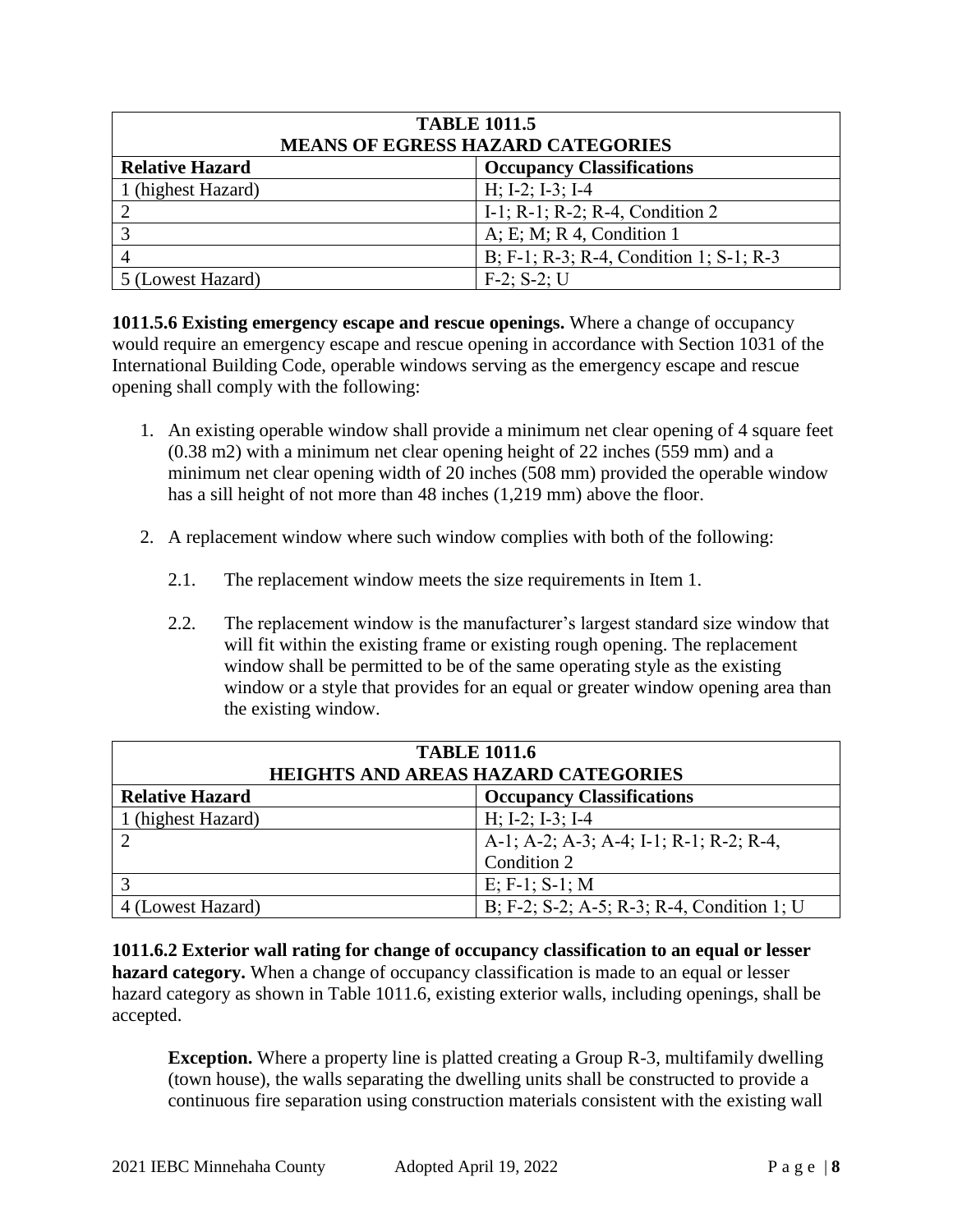or complying with the requirements for a new structure. The fire-resistive elements are not required to be continuous between concealed floor spaces, although there shall be provided a draft-stop, located above and in line with the dwelling unit separation walls.

**1301.2.6 Plumbing fixtures.** Plumbing fixtures shall be provided in accordance with Section 1009 for a change of occupancy and Section 808 for alterations. Plumbing fixtures for additions shall be in accordance with the International Building Code.

**1401.2 Conformance.** The building shall be safe for human occupancy as determined by the International Fire Code and the International Property Maintenance Code. Any repair, alteration, or change of occupancy undertaken within the moved structure shall comply with the requirements of this code applicable to the work being performed. Any field-fabricated elements shall comply with the requirements of the International Building Code or the International Residential Code as applicable.

# **Exceptions:**

- 1. Manufactured homes used as a dwelling and located in a licensed manufactured home park.
- 2. Structures used as a temporary office or shelter on a construction or development site when approved by the building official.
- 3. Structures used as a temporary business office for a period as specified in Section [A] 108.1 of the International Building Code when approved by the building official and provided it meets the applicable accessibility requirements of this code.
- 4. Manufactured homes used as a sales office at a location where such homes are offered for sale, provided it meets the applicable accessibility requirements of this code.

Adopted this 19th day of April, 2022.

MINNEHAHA COUNTY

Chair, Board of County Commissioners

\_\_\_\_\_\_\_\_\_\_\_\_\_\_\_\_\_\_\_\_\_\_\_\_\_\_\_\_\_\_\_\_

\_\_\_\_\_\_\_\_\_\_\_\_\_\_\_\_\_\_\_\_\_\_\_\_\_\_\_\_\_\_\_\_\_\_\_\_

ATTEST:

County Auditor